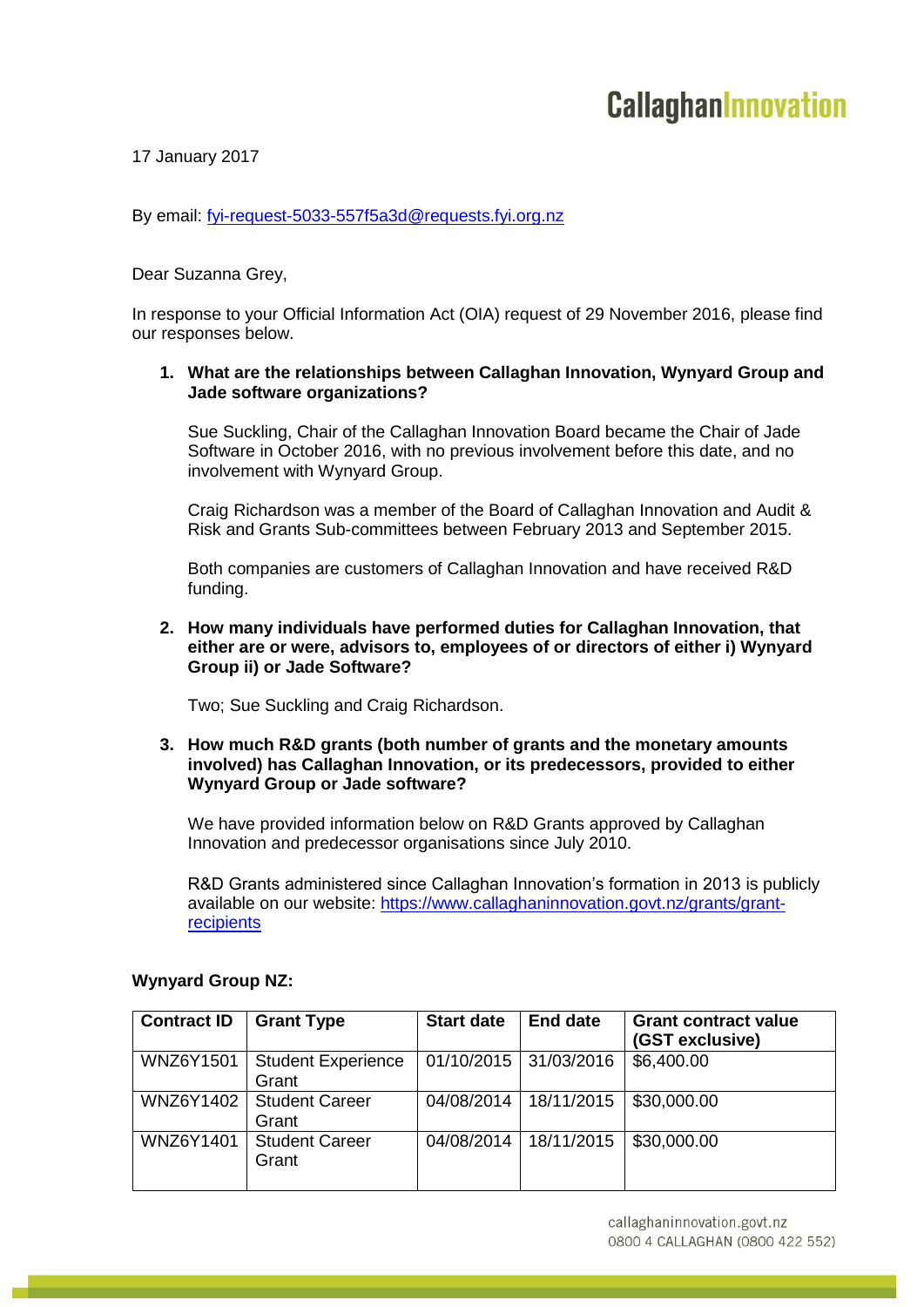| <b>Contract ID</b> | <b>Grant Type</b>                              | <b>Start date</b> | <b>End date</b>       | <b>Grant contract value</b><br>(GST exclusive)                  |
|--------------------|------------------------------------------------|-------------------|-----------------------|-----------------------------------------------------------------|
|                    | WNZ6Y1302   Growth Grant                       |                   | 01/10/2013 30/09/2016 | 20% of eligible R&D<br>expenditure, capped at<br>\$5m per annum |
| <b>WNZ6Y1201</b>   | $\vert$ Technology<br><b>Development Grant</b> |                   | 01/03/2013 30/09/2013 | \$858,557.94                                                    |

## **Jade Software**

| <b>Contract</b><br>ID | <b>Grant Type</b>                  | <b>Start date</b> | <b>End date</b> | <b>Grant contract value</b><br>(GST exclusive)                  |
|-----------------------|------------------------------------|-------------------|-----------------|-----------------------------------------------------------------|
| JADE1501              | <b>Student Experience</b><br>Grant | 01/10/2015        | 31/03/2016      | \$32,000.00                                                     |
| <b>JADE1401</b>       | <b>Student Experience</b><br>Grant | 04/08/2014        | 31/03/2015      | \$6,400.00                                                      |
| <b>JADE1402</b>       | <b>Student Experience</b><br>Grant | 04/08/2014        | 31/03/2015      | \$6,400.00                                                      |
| <b>JADE1403</b>       | <b>Student Career</b><br>Grant     | 04/08/2014        | 30/09/2015      | \$30,000.00                                                     |
| <b>JADE1303</b>       | <b>Student Experience</b><br>Grant | 01/11/2013        | 31/03/2014      | \$6,400.00                                                      |
| JADE1304              | <b>Student Experience</b><br>Grant | 01/11/2013        | 31/03/2014      | \$6,400.00                                                      |
| <b>JADE1302</b>       | <b>Student Experience</b><br>Grant | 01/11/2013        | 30/06/2014      | \$6,400.00                                                      |
| <b>JADE1305</b>       | <b>Student Experience</b><br>Grant | 01/11/2013        | 30/06/2014      | \$6,400.00                                                      |
| <b>JADE1306</b>       | <b>Growth Grant</b>                | 01/10/2013        | 30/09/2018      | 20% of eligible R&D<br>expenditure, capped at<br>\$5m per annum |
| <b>JADE1301</b>       | <b>Student Career</b><br>Grant     | 01/09/2013        | 30/09/2014      | \$30,000.00                                                     |
| <b>JADE1201</b>       | <b>Student Career</b><br>Grant     | 01/07/2012        | 30/06/2013      | \$30,000.00                                                     |
| <b>JADE</b><br>1102*  | <b>Student Career</b><br>Grant     | 01/07/2012        | 30/06/2013      | \$30,000.00                                                     |
| <b>JADE1002</b>       | Technology<br>Development Grant    | 01/10/2010        | 30/09/2013      | \$3,201,000.00                                                  |
| JADE0902*             | <b>Project Grant</b>               | 01/08/2010        | 30/05/2011      | \$213,721.78                                                    |

*\* Contracts JADE1102 & JADE0902 were approved in 2010 prior to Callaghan Innovation being established.* 

Growth Grant value is 20% of a qualifying business's eligible R&D expenditure, capped at \$5m per annum. We do not release individual Growth Grant values as we consider this information to be commercially sensitive and that we would be breaching confidence with our customers if we released sensitive financial information.

Therefore, this information is being withheld pursuant to these sections of the OIA:

 $\bullet$  9(2)(b)(ii) – This section provides that an organisation may withhold information where necessary to protect information where the making available of the information would be likely unreasonably to prejudice the commercial position of the person who supplied or who is the subject of the information.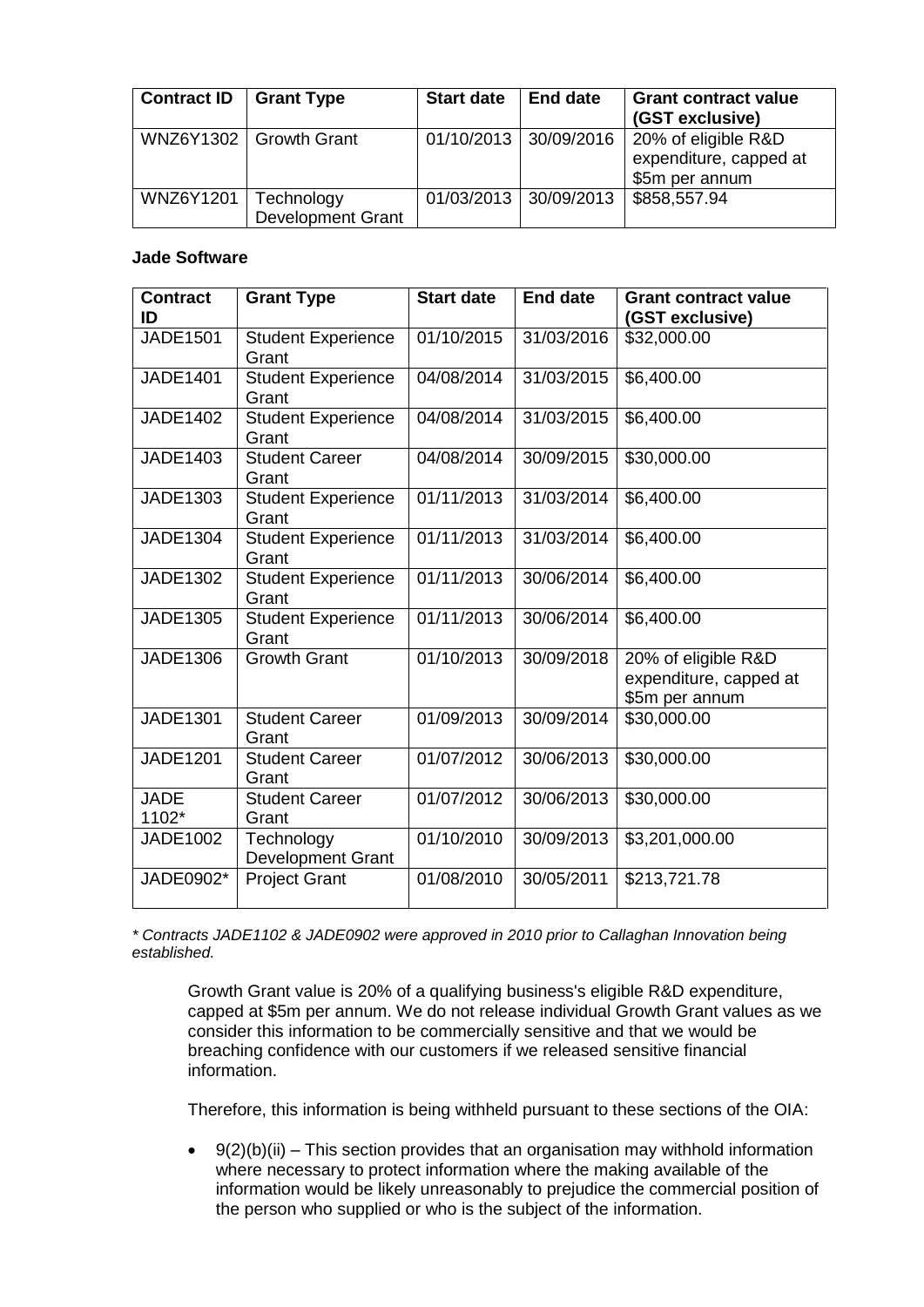$\bullet$  9(2)(ba)(i) – This section provides that information may be withheld to protect information which is subject to an obligation of confidence, where the making available of the information would be likely to prejudice the supply of similar information, or information from the same source, and it is in the public interest that such information should continue to be supplied

## **4. What is / was the involvement of the (ex) Wynyard Group Managing Director with Callaghan Innovation? Did any conflict of interest occur and how were these managed?**

Craig Richardson was a member of the Board of Callaghan Innovation and a member of the Audit & Risk and Grants Sub-Committees from February 2013 to September 2015. All conflicts are declared and recorded in our register and managed through that process (refer to answer below).

## **5. What is / was the involvement of the Callaghan Innovation's Chairwoman with Jade Software? Did any conflict of interest occur and how were these managed?**

The Chair of Callaghan Innovation became the Chair of Jade Software in October 2016. The Chair declared her conflict of interest which is recorded in our register and managed through that process.

The Conflict of Interest process is as follows;

- The Callaghan Innovation, Office of the Chief Executive and Board, maintains a Board Interest Schedule.
- This is published in the Board papers and is considered at the beginning of every meeting. Any new interests that are either declared at the meeting, or during the month are updated on the schedule immediately and noted in the minutes.
- During the year Callaghan Innovation proactively checks the Board Interest Schedule against any potential grant applications to ensure there are no potential conflicts likely to arise.

The Audit and Risk Committee specifically request that, as part of the Annual External Audit conducted by PriceWaterhouseCoopers, (external auditors) that attention is paid to the conflicts of interest of the Board of Directors due to the importance and sensitivity around the administration of Grants.

If there is discussion or decisions made at Board level, where a member has a potential conflict, that member is excluded from that discussion.

#### **6. What is / was the involvement of Callaghan Innovation's General Manager People and Capability in the appointment of members of both Callaghan Innovation's stakeholder advisory group and Callaghan Innovation's board?**

Callaghan Innovation's General Manager People and Capability does not have any involvement in the appointment of members of both Callaghan Innovation's Stakeholder Advisory Group and Callaghan Innovation's Board. These appointments are undertaken by the Minister of Science and Innovation as per sections 9 and 11 of the Callaghan Innovation Act 2012 and in consultation with/based on advice from Senior Ministry of Business, Innovation and Employment (MBIE) officials.